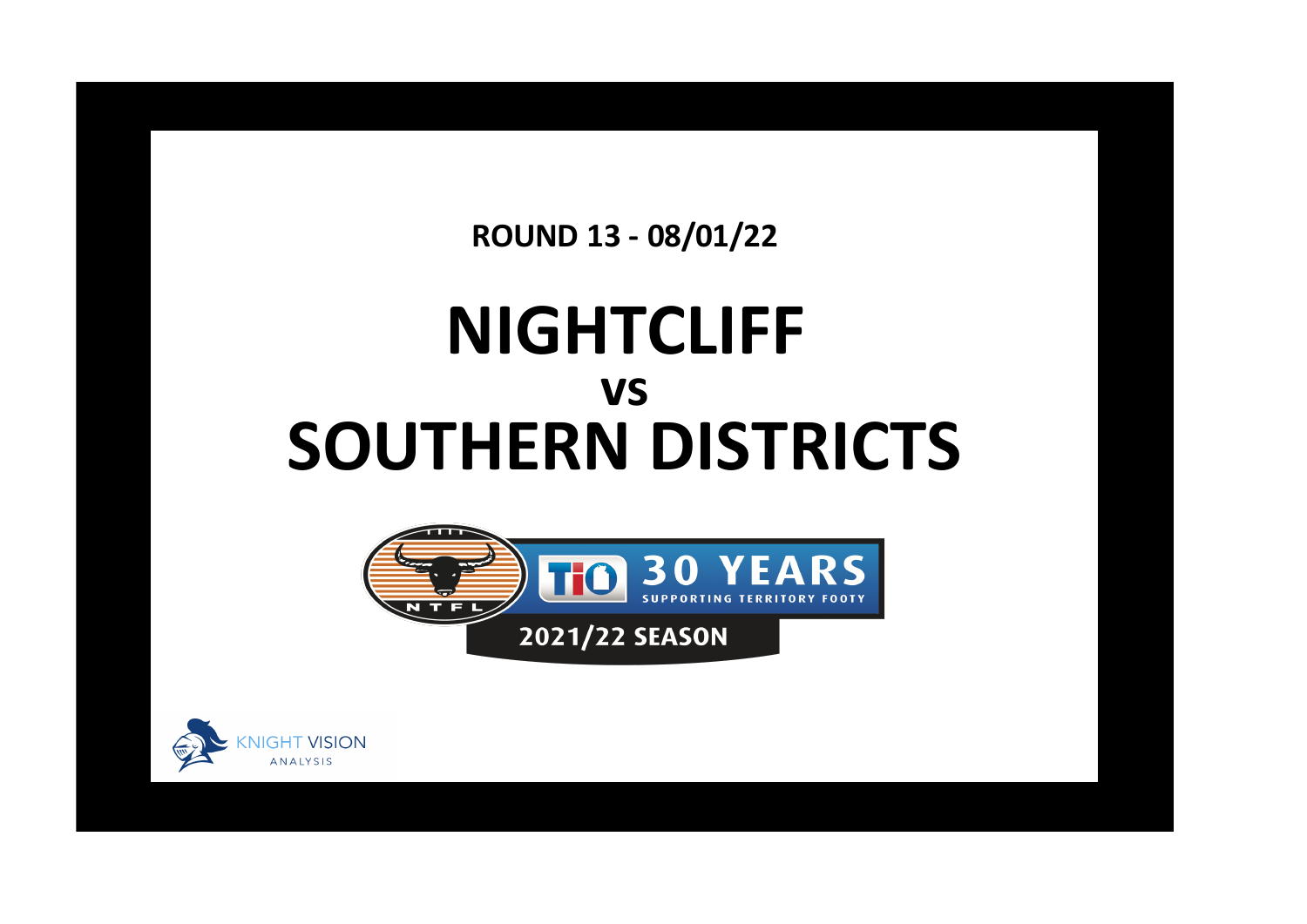|             |                         | <b>Nightcliff</b>       |                         |                         | <b>Southern Districts</b> |                |                         |                |                         |                |  |              |                | <b>Differential</b> |              |              |
|-------------|-------------------------|-------------------------|-------------------------|-------------------------|---------------------------|----------------|-------------------------|----------------|-------------------------|----------------|--|--------------|----------------|---------------------|--------------|--------------|
| Q1          | Q <sub>2</sub>          | Q <sub>3</sub>          | Q4                      | <b>TOTAL</b>            |                           | Q <sub>1</sub> | Q <sub>2</sub>          | Q <sub>3</sub> | Q <sub>4</sub>          | <b>TOTAL</b>   |  | Q1           | Q <sub>2</sub> | Q <sub>3</sub>      | Q4           | <b>TOTAL</b> |
| 37          | 48                      | 43                      | 57                      | 185                     | <b>Kicks</b>              | 48             | 36                      | 44             | 44                      | 172            |  | $-11$        | $+12$          | $-1$                | $+13$        | $+13$        |
| 27          | 23                      | 33                      | 27                      | 110                     | <b>Handballs</b>          | 28             | 12                      | 23             | 12                      | 75             |  | $-1$         | $+11$          | $+10$               | $+15$        | $+35$        |
| 64          | 71                      | 76                      | 84                      | 295                     | <b>Disposals</b>          | 76             | 48                      | 67             | 56                      | 247            |  | $-12$        | $+23$          | $+9$                | $+28$        | $+48$        |
| 1.37        | 2.09                    | 1.30                    | 2.11                    | 1.68                    | <b>K:H Ratio</b>          | 1.71           | 3.00                    | 1.91           | 3.67                    | 2.29           |  | $-0.34$      | $-0.91$        | $-0.61$             | $-1.56$      | $-0.61$      |
| 49%         | 58%                     | 63%                     | 72%                     | 62%                     | Kick Eff. %               | 67%            | 36%                     | 59%            | 61%                     | 57%            |  | $-18%$       | $+22%$         | $+4%$               | $+11%$       | $+5%$        |
| 81%         | 74%                     | 73%                     | 85%                     | 78%                     | <b>Handball Eff. %</b>    | 75%            | 75%                     | 83%            | 83%                     | 79%            |  | $+6%$        | $-1%$          | $-10%$              | $+2%$        | $-0%$        |
| 10          | 4                       | 4                       | 3                       | 21                      | <b>Clangers</b>           | 7              | $\overline{\mathbf{z}}$ | 7              | $\overline{2}$          | 23             |  | $+3$         | $-3$           | $-3$                | $+1$         | $-2$         |
| 27          | 36                      | 31                      | 36                      | 130                     | <b>Cont. Poss</b>         | 34             | 25                      | 29             | 29                      | 117            |  | $-7$         | $+11$          | $+2$                | $+7$         | $+13$        |
| 39          | 36                      | 45                      | 48                      | 168                     | <b>Unc. Poss</b>          | 41             | 24                      | 39             | 28                      | 132            |  | $-2$         | $+12$          | $+6$                | $+20$        | $+36$        |
| 13          | 18                      | 14                      | 16                      | 61                      | <b>Marks</b>              | 18             | 8                       | 15             | 13                      | 54             |  | $-5$         | $+10$          | $-1$                | $+3$         | $+7$         |
| 10          | 14                      | 14                      | 16                      | 54                      | <b>Unc. Marks</b>         | 15             | 7                       | 15             | 10                      | 47             |  | $-5$         | $+7$           | $-1$                | $+6$         | $+7$         |
| 3           | 4                       | $\mathbf 0$             | 0                       | $\overline{\mathbf{z}}$ | <b>Cont. Marks</b>        | 3              | 1                       | 0              | 3                       | $\overline{7}$ |  | $\mathbf{0}$ | $+3$           | $\mathbf{0}$        | $-3$         | $\mathbf 0$  |
| 4           | 4                       | $\overline{2}$          | $\mathbf{1}$            | 11                      | <b>Int. Marks</b>         | 3              | 2                       | 3              | 1                       | 9              |  | $+1$         | $+2$           | $-1$                | $\mathbf{0}$ | $+2$         |
| 0           | 5                       | 1                       | $\mathbf{1}$            | $\overline{7}$          | <b>F50 Marks</b>          | 4              | 2                       | $\overline{2}$ | $\overline{\mathbf{3}}$ | 11             |  | $-4$         | $+3$           | $-1$                | $-2$         | $-4$         |
| 20          | 17                      | 21                      | 22                      | 80                      | <b>Handball Receives</b>  | 19             | 9                       | 18             | 10                      | 56             |  | $+1$         | $+8$           | $+3$                | $+12$        | $+24$        |
| 20          | 28                      | 28                      | 32                      | 108                     | <b>Groundball Gets</b>    | 26             | 23                      | 24             | 23                      | 96             |  | $-6$         | $+5$           | $+4$                | $+9$         | $+12$        |
| 5           | 5                       | 5                       | 6                       | 21                      | <b>Hitouts</b>            | 8              | 5                       | 4              | 8                       | 25             |  | $-3$         | $\mathbf{0}$   | $+1$                | $-2$         | $-4$         |
| 5           | 7                       | 6                       | 9                       | 27                      | <b>Clearances</b>         | 8              | 5                       | 6              | 7                       | 26             |  | $-3$         | $+2$           | $\mathbf{0}$        | $+2$         | $+1$         |
| 9           | 8                       | 12                      | 12                      | 41                      | <b>Tackles</b>            | 12             | 13                      | 18             | 12                      | 55             |  | $-3$         | $-5$           | $-6$                | $\mathbf{0}$ | $-14$        |
| 6           | $\overline{2}$          | 8                       | $\overline{\mathbf{z}}$ | 23                      | <b>One Percenters</b>     | 7              | 8                       | 4              | 5                       | 24             |  | $-1$         | $-6$           | $+4$                | $+2$         | $-1$         |
| 5           | $\mathbf{1}$            | 4                       | $\overline{2}$          | 12                      | <b>Spoils</b>             | 4              | 7                       | 2              | 4                       | 17             |  | $+1$         | $-6$           | $+2$                | $-2$         | $-5$         |
| 6           | 5                       | $\overline{\mathbf{z}}$ | 4                       | 22                      | <b>Frees For</b>          | 9              | $\overline{2}$          | 5              | 5                       | 21             |  | $-3$         | $+3$           | $+2$                | $-1$         | $+1$         |
| 9           | $\overline{2}$          | 5                       | 5                       | 21                      | <b>Frees Against</b>      | 6              | 5                       | $\overline{7}$ | 4                       | 22             |  | $+3$         | $-3$           | $-2$                | $+1$         | $-1$         |
| 10          | 17                      | 12                      | 12                      | 51                      | <b>Inside 50s</b>         | 13             | 6                       | 11             | 12                      | 42             |  | $-3$         | $+11$          | $+1$                | $\mathbf{0}$ | $+9$         |
| 10          | 5                       | 8                       | 8                       | 31                      | <b>Rebound 50s</b>        | 9              | 13                      | 9              | $\overline{\mathbf{z}}$ | 38             |  | $+1$         | $-8$           | $-1$                | $+1$         | $-7$         |
| 0%          | 59%                     | 25%                     | 58%                     | 39%                     | Score / I50 %             | 46%            | 50%                     | 36%            | 33%                     | 40%            |  | $-46%$       | +9%            | $-11%$              | $+25%$       | $-1%$        |
| 0           | $\overline{\mathbf{2}}$ | $\overline{2}$          | 5                       | 9                       | <b>Goals</b>              | 3              | 1                       | $\overline{2}$ | $\overline{2}$          | 8              |  | $-3$         | $+1$           | $\mathbf 0$         | $+3$         | $+1$         |
| 0           | 8                       | 1                       | 2                       | 11                      | <b>Behinds</b>            | 3              | 2                       | $\overline{2}$ | $\overline{2}$          | 9              |  | $-3$         | $+6$           | $-1$                | $\mathbf{0}$ | $+2$         |
| $\mathbf 0$ | 20                      | 13                      | 32                      | 65                      | <b>Score</b>              | 21             | 8                       | 14             | 14                      | 57             |  | $-21$        | $+12$          | $-1$                | $+18$        | $+8$         |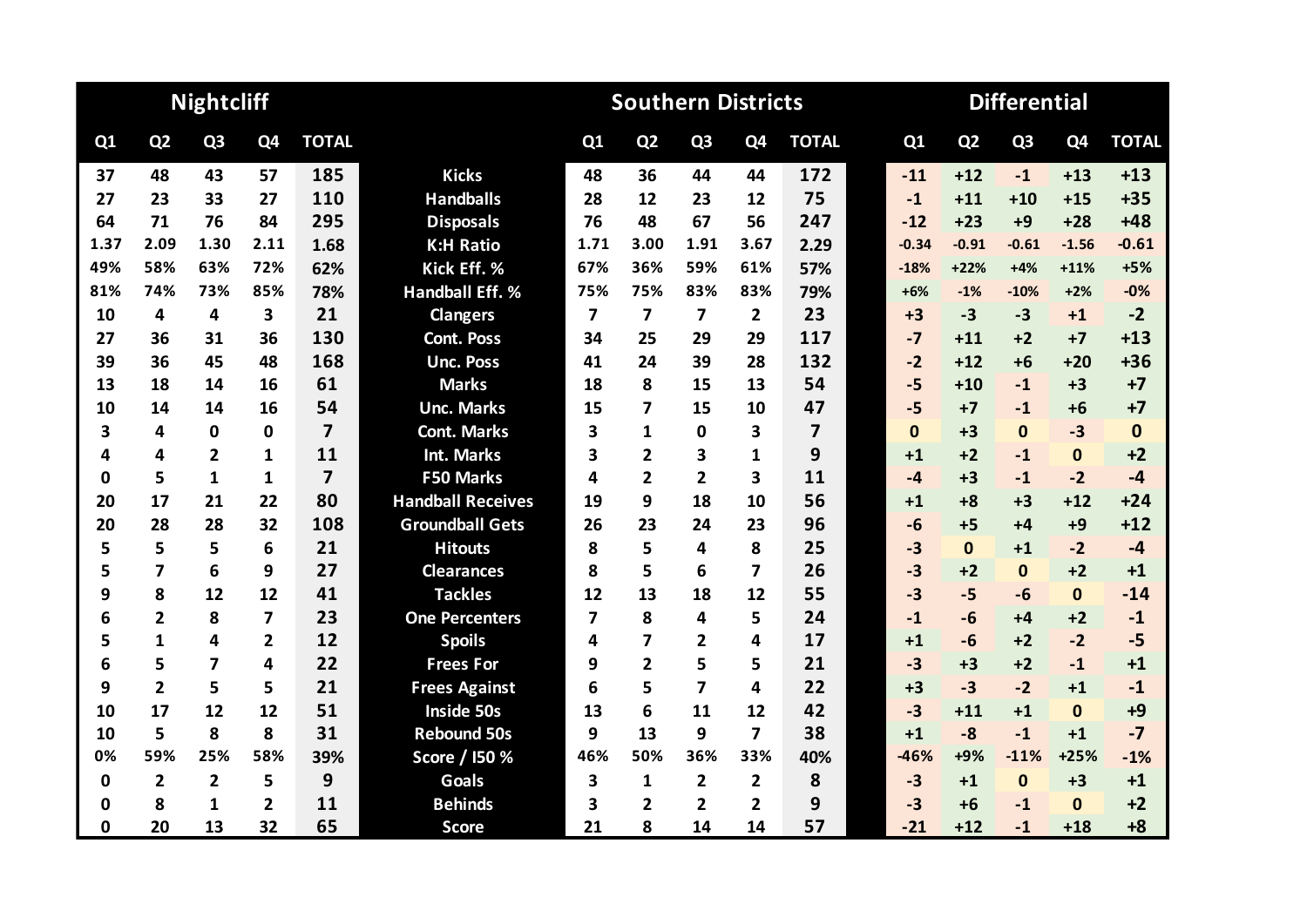| <b>Nightcliff</b>   |       |       |       |           |             |      |       |       |      |      |              |          |            |       |        |      |            |       |    |           |      |                |            |                |      |             |           |
|---------------------|-------|-------|-------|-----------|-------------|------|-------|-------|------|------|--------------|----------|------------|-------|--------|------|------------|-------|----|-----------|------|----------------|------------|----------------|------|-------------|-----------|
| <b>Player</b>       | К     | н     | D     |           | KE% HE% CLG |      | CP    | UP    | M    | UM   | CM           |          | IM F50M HR |       | GBG HO |      | <b>CLR</b> | т     | 1% | <b>SP</b> | FF   | <b>FA</b>      | <b>I50</b> | <b>R50</b>     | G    | В           | <b>SA</b> |
| 17 S Harper         | 10    | 16    | 26    | 40%       | 69%         | 2    | 10    | 15    | 3    | 2    | 1            | 1        | 1          | 11    | 9      | 0    | 2          | 0     | 0  | 0         | 0    | $\overline{2}$ | 1          | $\overline{2}$ | 0    | $\mathbf 0$ | 1<br>     |
| 22 D Bowles         | 16    | 10    | 26    | 69%       | 70%         |      | 10    | 16    |      |      | 0            |          | 0          | 6     | 10     | 0    |            | 2     |    | 0         |      |                |            | 5              | 0    | 0           | 0         |
| 23 B Filo           | 15    | 5     | 20    | 53%       | 40%         | 2    | 10    | 10    |      | 0    | 1            |          | 0          | 9     | 9      | 0    | 4          | 0     | 0  | 0         | 0    | 0              |            | $\mathbf{1}$   | 0    | 0           | 0         |
| 10 C I lett         | 16    |       | 17    | 63%       | 0%          | 2    | 6     | 12    | 7    | 7    | 0            | 1        |            | 2     | 5      | 0    |            | 5     | 1  | 0         | 2    | 4              | 6          | 2              | 2    | 1           | 1         |
| 20 Z Derksen        | 13    | 4     | 17    | 62%       | 50%         | 0    | 7     | 11    | 7    | 6    | 1            | 0        | 1          | 3     | 6      | 6    | 4          | 4     | 0  | 0         | 0    | 2              | 5          | 0              | 0    | 1           | 1         |
| 06 L Holt-Fitz      | 15    | 1     | 16    | 33%       | 100%        | 4    | 9     |       |      | 1    | 0            | 0        |            | 4     | 6      | 0    | Ω          | 2     | 0  | 0         | 3    | 2              | 3          | 0              | 3    | 3           | 1         |
| <b>15 P Politis</b> | 6     | 10    | 16    | 33%       | 70%         | 2    | 7     | 9     | 4    | 4    | 0            | 0        | 0          | 2     | 6      | 0    | 2          | 1     | 0  | 0         |      | 0              | 1          | 0              | 0    | 1           | 0         |
| 05 J Jones          | 12    | 3     | 15    | 50%       | 100%        | 1    | 4     | 11    | 0    | 0    | 0            | 0        | 0          | 6     | 2      | 0    | 0          | 6     | 4  | 3         | 3    | 0              | 2          | 4              | 0    | 0           | 0         |
| 11 P Wills          | 7     | 7     | 14    | 86%       | 86%         | 1    | 5     | 9     |      | 1    | 0            | 0        | 0          | 7     | 5      | 0    | 0          | 4     | 0  | 0         | 1    | 0              | 1          | 1              | 0    | 0           | 0         |
| 34 J Hopkins        | 9     | 5     | 14    | 78%       | 100%        | 1    | 8     |       |      | 1    | 0            | 0        | 0          | 5     |        | 0    |            | 1     |    | 0         | 2    | 1              | 3          | 0              | 0    | 0           | 2         |
| 33 S Wilson         | 11    | 2     | 13    | 64%       | 100%        | 0    | 6     |       |      | 5    | 2            | 1        | 2          | 0     | 4      | 0    | 0          | 2     | 0  | 0         | 0    | 0              | 3          | 1              | 1    | 1           | 1         |
| 14 N Brown          | 7     | 5     | 12    | 71%       | 80%         | 1    | 4     |       | 3    | 3    | 0            | 1        | 0          | 4     | 2      | 0    |            | 3     | 2  | 2         | 2    | 1              |            | 3              | 0    | 0           | 1         |
| 31 B Edwards        | 8     | 4     | 12    |           | 75% 100%    | 0    | 8     | 5     | 5    | 5    | 0            | $\Omega$ | 0          | 0     | 7      | 0    | 4          | 4     | 0  | 0         | 1    | $\overline{2}$ | 6          | $\Omega$       | 0    | 0           | 1         |
| 08 E Ware           | 8     | 3     | 11    | 88%       | 100%        | 0    | 3     | 8     | 5    | 5    | 0            | 1        | 0          | 2     | 3      | 0    |            | 0     | 3  | 2         | 0    | 1              | 2          | 2              | 0    | 0           | 0         |
| 26 M McGregor       | 4     |       | 11    | 75%       | 86%         | 0    | 7     | 4     | 0    | 0    | 0            | 0        | 0          | 2     | 6      | 4    | 3          | 1     | 0  | 0         | 1    | 1              | 1          | 0              | 1    | 0           | 1         |
| 28 B Snelling       | 6     | 5     | 11    | 83%       | 40%         | 0    | 5     | 6     | 3    | 3    | 0            | 1        | 0          | 3     | 4      | 0    | 0          | 1     | 2  | 2         |      | 0              | 0          | 2              | 0    | 0           | 0         |
| 19 J Jenkins-Clive  | 2     | 8     | 10    | 0%        | 88%         | 1    | 2     | 8     | 1    | 1    | 0            | 0        | 0          | 5     | 2      | 0    | 0          | 2     | 1  | 0         | 1    | 0              | 2          | 0              | 0    | 0           | 0         |
| 29 S Deery          | 5     | 5     | 10    | 60%       | 100%        | 2    | 5     | 5     | 1    | 1    | 0            | 1        | 0          | 2     | 4      | 0    | 0          | 1     | 0  | 0         | 1    | 0              | 1          | 5              | 0    | 0           | 0         |
| 03 J Peris          | 5     | 2     | 7     |           | 100% 100%   | 0    | 2     | 6     | 0    | 0    | 0            | 0        | 0          | 4     | 2      | 0    | 0          | 1     | 3  | 2         | 1    | $\overline{2}$ | 1          | 3              | 0    | 0           | 0         |
| 25 J Butcher        | 5     | 2     | 7     |           | 80% 100%    | 0    | 5     | 2     | 2    | 1    | 1            | 1        | 1          | 1     | 4      | 3    | 2          | 0     | 2  | 0         | 0    | 0              | 0          | 0              | 2    | 0           | 2         |
| 32 R Morris         | 4     | 2     | 6     | 25%       | 100%        | 1    | 4     | 2     | 1    | 1    | 0            | 0        | 0          | 1     | 4      | 0    | 0          | 0     | 1  | 1         | 0    | 1              | 1          | 0              | 0    | 0           | 0         |
| 37 E Klenke         | 1     | 2     | 3     | 100% 100% |             | 0    | 3     | 0     | 1    | 0    | $\mathbf{1}$ | 0        | 0          | 0     | 1      | 8    | 1          | 0     | 1  | 0         | 1    | 0              | 0          | 0              | 0    | 0           | 0         |
|                     |       |       |       |           |             |      |       |       |      |      |              |          |            |       |        |      |            |       |    |           |      |                |            |                |      |             |           |
| <b>NFC</b>          | 185   | 110   | 295   | 62%       | 78%         | 21   | 130   | 168   | 61   | 54   |              | 11       | 7          | 80    | 108    | 21   | 27         | 41    | 23 | 12        | 22   | 21             | 51         | 31             | 9    | 11          | 12        |
| <b>SDFC</b>         | 172   | 75    | 247   |           | 57% 79%     | 23   | 117   | 132   | 54   | 47   | 7            | 9        | 11         | 56    | 96     | 25   | 26         | 55    | 24 | 17        | 21   | 22             | 42         | 38             | 8    | 9           | 13        |
| <b>Differential</b> | $+13$ | $+35$ | $+48$ | +5%       | $-0\%$      | $-2$ | $+13$ | $+36$ | $+7$ | $+7$ | 0            | $+2$     | -4         | $+24$ | $+12$  | $-4$ | $+1$       | $-14$ | -1 | -5        | $+1$ | $-1$           | $+9$       | $-7$           | $+1$ | $+2$        | $-1$      |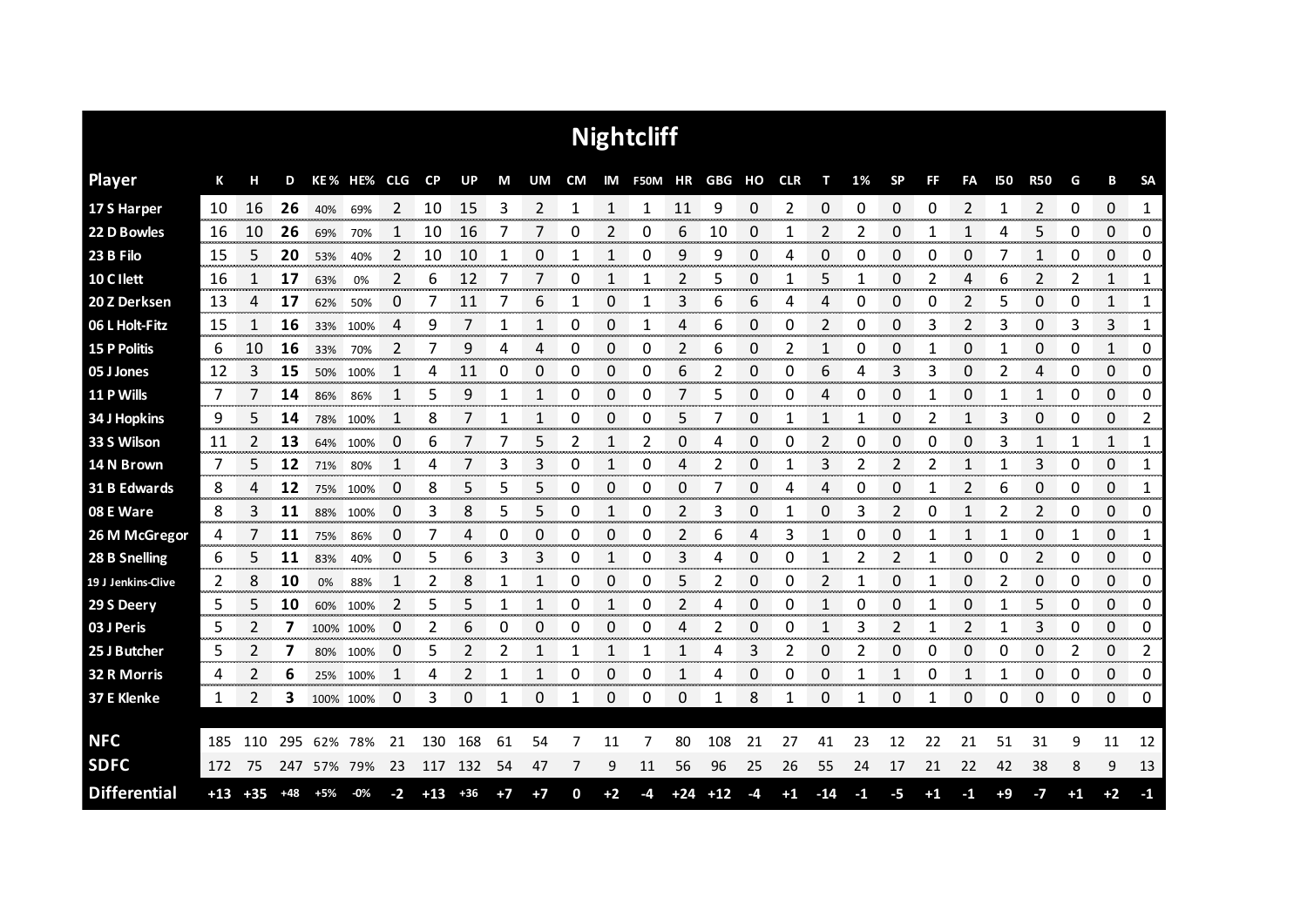| <b>Southern Districts</b> |     |       |     |         |                     |                |           |       |      |                |    |          |            |              |       |      |            |       |      |                |    |              |     |              |    |                |                |
|---------------------------|-----|-------|-----|---------|---------------------|----------------|-----------|-------|------|----------------|----|----------|------------|--------------|-------|------|------------|-------|------|----------------|----|--------------|-----|--------------|----|----------------|----------------|
| <b>Player</b>             | К   |       | D   |         | KE% HE% CLG         |                | <b>CP</b> | UP    | М    | UM             | CM |          | IM F50M HR |              | GBG   | но   | <b>CLR</b> | т     | 1%   | <b>SP</b>      | FF | FA           | 150 | <b>R50</b>   | G  | в              | <b>SA</b>      |
| 08 M Bowden               | 19  |       | 26  | 74% 71% |                     | 3              | 8         | 19    | 3    | 3              | 0  | 0        | 0          | 6            | 5     | 0    | 1          | 3     | 1    | 1              | 4  | 2            | -1  | 7            | 0  | 0              | 0              |
| 10 L Ogden                | 15  | 2     | 17  | 53%     | 50%                 | 1              | 5         | 12    | 6    | 5              | 1  | 2        | 2          | 6            | 3     | 0    | 0          | 2     | 1    | 0              | 1  | 0            | 5   | 2            | 0  | $\mathbf{1}$   | 3              |
| 29 J Ganley               | 14  | 3     | 17  | 50%     | 100%                | 3              | 10        | 9     | 4    | 4              | 0  | 0        | 0          | 5            | 8     | 0    | 4          | 4     | 1    | 0              | 2  | 3            | 6   | 3            | 0  | 0              | $\mathbf{1}$   |
| 01 L Smith                | 11  | 5     | 16  | 55%     | 80%                 | 0              | 6         | 9     | 3    | 2              | 1  | 0        | 2          | 4            | 4     | 0    | 0          | 3     | 0    | 0              | 1  | 2            | 2   | 0            | 1  | $\overline{2}$ | 3              |
| 04 D Staunton             | 14  | 2     | 16  | 71%     | 50%                 | 0              | 8         | 7     | 3    | 3              | 0  | 0        | 0          | 4            | 7     | 0    | 6          | 7     | 1    | 0              | 1  | 0            | 6   | 4            | 0  | 0              | $\mathbf{2}$   |
| 11 J Farrer               | 7   | 7     | 14  | 71%     | 86%                 | 1              | 7         | 7     | 2    | 2              | 0  | 1        | 0          | 5            | 7     | 0    | 2          | 2     | 0    | 0              | 0  | $\mathbf{1}$ | 2   | 1            | 0  | $\mathbf{1}$   | 2              |
| 26 W Rowlands             | 4   | 10    | 14  | 50%     | 90%                 | 2              | 9         | 5     | 1    | 1              | 0  | 1        | 0          | 4            | 8     | 0    | 2          | 1     | 0    | 0              | 1  | 1            | 2   | $\mathbf{1}$ | 0  | 0              | 1              |
| 20 E Maney                | 9   | 4     | 13  | 44%     | 100%                | 1              | 8         | 4     | 1    | 1              | 0  | 1        | 0          | 1            | 8     | 0    | 3          | 7     | 6    | 5              | 1  | 0            | 0   | 4            | 0  | $\Omega$       | 0              |
| 24 L Delahey              | 7   | 6     | 13  | 29%     | 83%                 | $\Omega$       | 2         | 10    | 2    | $\overline{2}$ | 0  | $\Omega$ | 0          | 5            | 2     | 0    | 0          | 0     | 2    | $\overline{2}$ | 2  | 0            | 0   | 4            | 0  | $\Omega$       | 0              |
| 06 R Bull                 | 9   | 3     | 12  | 44%     | 33%                 | 2              | 6         | 6     | 3    | 3              | 0  | 1        | 0          | 2            | 5     | 0    | 2          | 3     | 1    | 0              | 2  | 0            | 3   | 0            | 0  | 1              | 0              |
| 07 B Rusca                | 5   | 5     | 10  | 60%     | 80%                 |                | 5         | 5     | 2    | 2              | 0  | 0        | 0          | 2            | 5     | 0    |            | 0     | 0    | 0              | 0  | 1            |     | $\mathbf{1}$ | 0  | 0              | 0              |
| 14 B Schwarze             | 8   | 2     | 10  | 50%     | 100%                | -1             | 5         | 6     | 3    | 3              | 0  | 0        | 1          | 1            | 4     | 0    | 0          | 3     |      |                | 2  | 1            | 4   | $\mathbf{1}$ | 1  | 0              | 0              |
| 33 J Watts                | 5   | 5     | 10  | 100%    | 60%                 |                | 8         | 2     | 1    | 0              |    | 0        | 1          | $\mathbf{1}$ | 7     | 0    |            | 1     | 0    | 0              | 0  | 0            | 1   | 0            | 1  | 0              | 0              |
| 15 M Pemberton            | 4   | 5     | 9   | 25%     | 100%                | 2              | 5         | 6     | 1    | 1              | 0  | 0        | 0          | 4            | 5     | 0    | 2          | 2     | 0    | 0              | 0  | 3            | 2   | $\mathbf{1}$ | 0  | 0              | 0              |
| 23 F Driscoll             | 6   | 3     | 9   | 67%     | 100%                |                | 5         |       | 2    | 2              | 0  |          | 0          | 0            | 5     | 0    | 0          | 3     | 3    |                |    | 0            | O   | 3            | 0  | 0              | 0              |
| 35 P Gallow               | 6   |       | 8   | 83%     | 0%                  | 0              |           |       |      | 1              | 0  | 0        | 0          | 1            | 6     | 23   | 2          |       |      |                |    |              | 3   |              | 0  | 0              | 0<br>vonnonnor |
| 02 A Johnson              | 5   | 2     | 7   |         | 20% 100%            |                | 3         | 4     |      | 1              | 0  | 0        | 0          | 3            | 2     | 0    | 0          | 2     | 3    | 2              |    | 2            |     | 2            | 0  | 0              | 0              |
| 19 L Williams             | 7   | 0     | 7   |         | 71% #####           | 0              | 3         | 3     | 5    | 3              | 2  | 0        | 4          | 0            |       | 0    | 0          |       |      |                |    |              | 1   | 0            | 5  | 1              | 0              |
| 22 J Breed                | 6   | 1     | 7   | 33%     | 100%                |                | 3         | 4     | 3    | 3              | 0  | 0        | 0          | $\mathbf 1$  | 2     | 0    | 0          | 1     |      | 1              |    | 1            | 0   | 3            | 0  | 0              | 0              |
| 36 Z Zdybel               | 5   | 1     | 6   | 60%     | 0%                  | 0              | 3         | 3     | 4    | 2              | 2  | 2        | 1          | 1            | 1     | 0    | 0          | 4     | 0    | 0              | 0  | 0            | 2   | 0            | 0  | 1              | 1              |
| 31 M McLinden             | 4   | 0     | 4   |         | 25% #####           | $\overline{2}$ | 1         | 3     | 3    | 3              | 0  | 0        | 0          | 0            |       | 0    | 0          | 3     | 0    | 0              | 0  | 1            | 0   | 0            | 0  | 0              | 0              |
| 09 K Jones                | 0   | 0     | 0   |         | ##### #####         | 0              | 0         | 0     | 0    | 0              | 0  | 0        | 0          | 0            | 0     | 2    | 0          | 2     | 1    | 1              | 0  | 0            | 0   | 0            | 0  | 0              | 0              |
| <b>SDFC</b>               | 172 | 75    | 247 |         | 57% 79%             | 23             | 117       | 132   | 54   | 47             | 7  | 9        | 11         | 56           | 96    | 25   | 26         | 55    | 24   | 17             | 21 | 22           | 42  | 38           | 8  | 9              | 13             |
| <b>NFC</b>                |     |       |     |         | 185 110 295 62% 78% | 21             | 130       | 168   | 61   | 54             | 7  | 11       | 7          | 80           | 108   | 21   | 27         | 41    | 23   | 12             | 22 | 21           | 51  | 31           | 9  | 11             | 12             |
| <b>Differential</b>       | -13 | $-35$ | -48 | -5%     | $+0\%$              | $+2$           | $-13$     | $-36$ | $-7$ | -7             | 0  | $-2$     | $+4$       | $-24$        | $-12$ | $+4$ | $-1$       | $+14$ | $+1$ | $+5$           | -1 | $+1$         | -9  | $+7$         | -1 | $-2$           | $+1$           |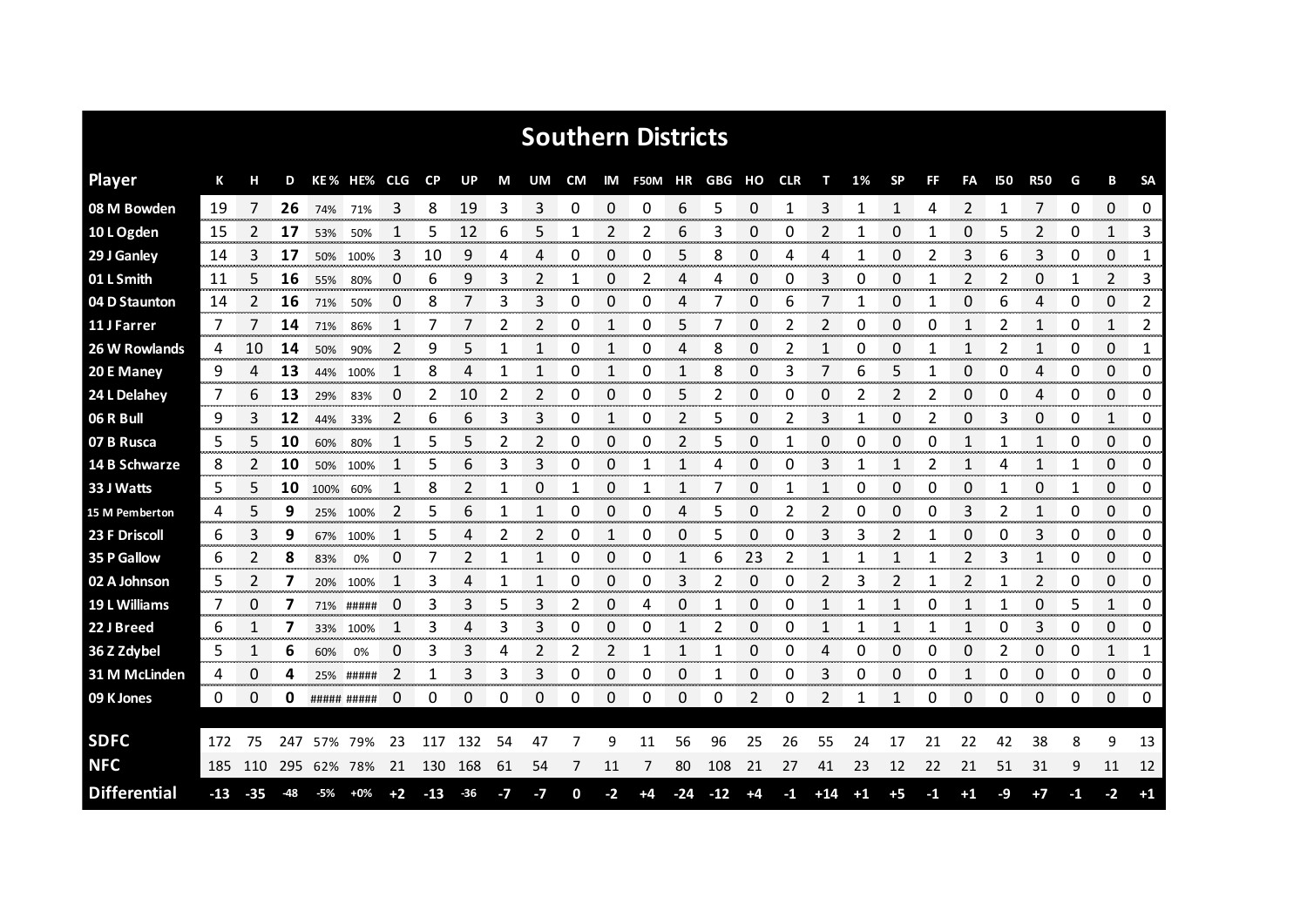|                        | <b>Score Sources</b> |                   |  |  |  |  |  |  |  |  |
|------------------------|----------------------|-------------------|--|--|--|--|--|--|--|--|
|                        | <b>NFC</b>           | <b>SDFC</b>       |  |  |  |  |  |  |  |  |
| <b>Turnover</b>        | 3.8.26               | 5.7.37            |  |  |  |  |  |  |  |  |
| <b>Stoppage</b>        | 6.3.39               | 3.2.20            |  |  |  |  |  |  |  |  |
| <b>Kick In</b>         | 0.0.0                | 0.0.0             |  |  |  |  |  |  |  |  |
| <b>TOTAL</b>           | 9.11.65              | 8.9.57            |  |  |  |  |  |  |  |  |
|                        | Defensive 50         |                   |  |  |  |  |  |  |  |  |
| <b>Turnover</b>        | 2.1.13               | 1.2.8             |  |  |  |  |  |  |  |  |
| <b>Stoppage</b>        | 0.1.1                | 1.0.6             |  |  |  |  |  |  |  |  |
| <b>Kick In</b>         | 0.0.0                | 0.0.0             |  |  |  |  |  |  |  |  |
| <b>TOTAL</b>           | 2.2.14               | 2.2.14            |  |  |  |  |  |  |  |  |
|                        |                      | <b>Midfield</b>   |  |  |  |  |  |  |  |  |
| <b>Turnover</b>        | 1.6.12               | 3.5.23            |  |  |  |  |  |  |  |  |
| <b>Centre Bounce</b>   | 2.1.13               | 1.2.8             |  |  |  |  |  |  |  |  |
| <b>B/ARC Stoppages</b> | 2.1.13               | 1.0.6             |  |  |  |  |  |  |  |  |
| <b>TOTAL</b>           | 5.8.38               | 5.7.37            |  |  |  |  |  |  |  |  |
|                        |                      | <b>Forward 50</b> |  |  |  |  |  |  |  |  |
| <b>Turnover</b>        | 0.1.1                | 1.0.6             |  |  |  |  |  |  |  |  |
| <b>Stoppage</b>        | 2.0.12               | 0.0.0             |  |  |  |  |  |  |  |  |
| <b>TOTAL</b>           | 2.1.13               | 1.0.6             |  |  |  |  |  |  |  |  |